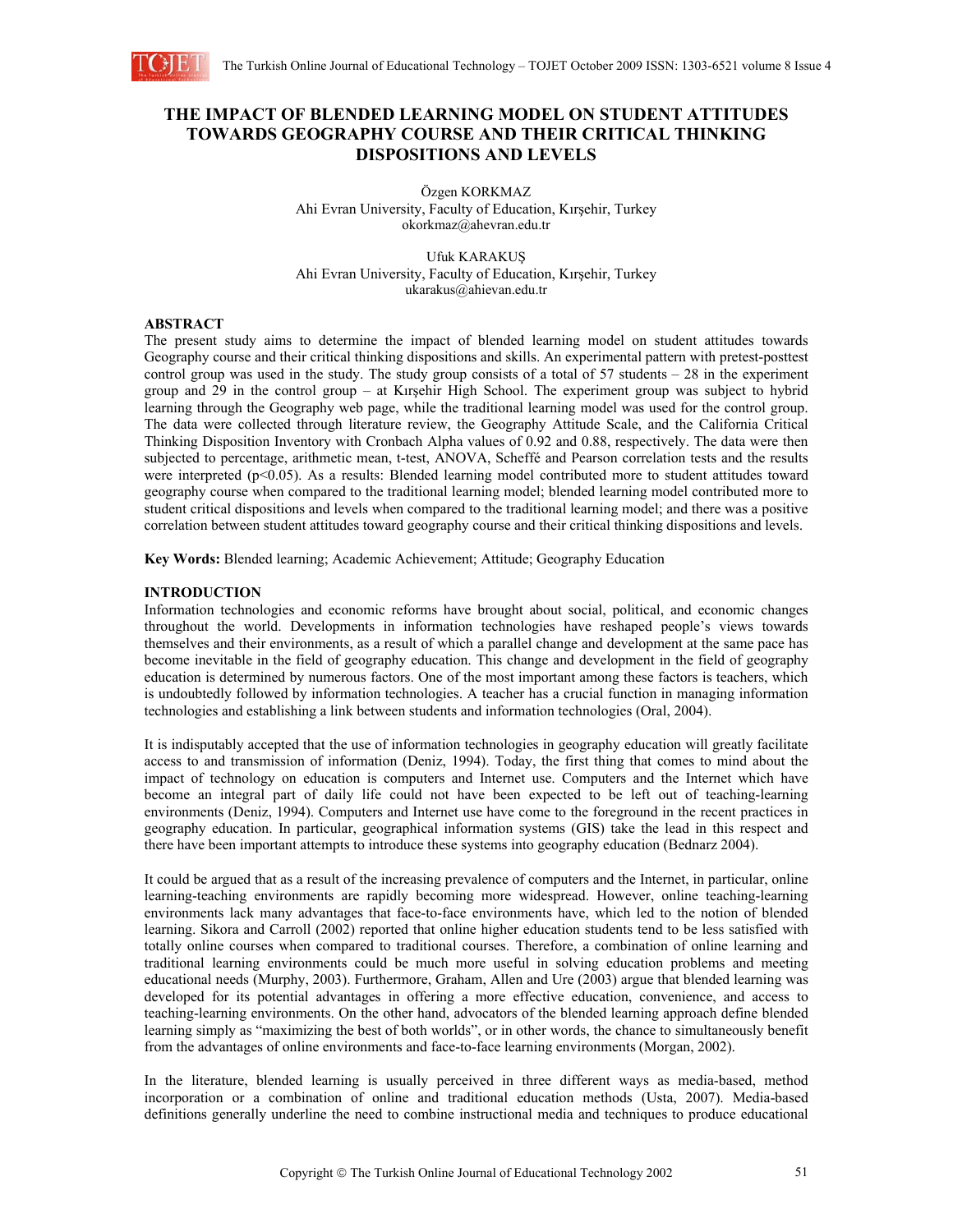

.

output (Bersin, 2004; Singh & Reed, 2001). Apart from this approach which perceives blended learning as a combination of tools, Driscoll (2002) consider blended learning as an environment in which different methods and strategies are used together. On the other hand, Young (2002) defined blended learning as a situation where online education is combined with traditional classroom-based instruction. In this instructional method, the advantages of traditional and online learning methods are supplementary for all education environments. Online educational components naturally become a part of traditional instruction method for students to experience interaction, flexibility, and harmony in classroom environment while they take all their courses online. Using the same approach, Singh and Reed (2001) defined blended teaching as an instruction program that uses more than one presentation method to improve the cost of program presentation and educational output. Blended learning is to incorporate various environments, activities, and technologies designed for a particular learner group and the term "blended" means bolstering classical teacher-centered instruction with other electronic media and materials in an integrative manner (Bersin, 2004). Consequently, blended learning could be considered as an approach which could allow creating suitable environments for students to achieve their learning objectives more easily in improved educational environments by applying appropriate technologies in various classroom environments under different conditions and thus, reducing education costs.

 If properly designed, blended learning environments might combine the power of online environments with that of classical face-to-face environments. For designing blended learning environments, Horton (2000) proposes certain methods such as online components that combine face-to-face and online elements for a particular course and familiarize students with face-to-face sessions, online courses defined by students in class and supported by the teacher again in class, and online presentation materials to be used by teachers for in-class presentations.

One of the practices that are most often mentioned among those provided by blending is the opportunity for development on educational applications prevailing in both computer-centered and face-to-face learning environments. Within this framework, blended learning environments might help increase the student-centered strategies and activities (Morgan, 2002; Collis, 2003); facilitate the transition from teacher-centered instruction to a student-centered one (Morgan, 2002); increase student interest towards learning (Collins, 2003); and improve individual consultation services for students.

Access to education is one of the key factors which ensure development of distance education environments. Ease of access has increasingly become more important as more mature students with different external responsibilities are increasingly in need for more additional training. Blended education environments are regarded as a way of increasing conveniences while maintaining and balancing personal communication at the same time (Morgan, 2002; Collis, 2003). Reducing the time allocated to face-to-face sessions might reduce the limitations of time and place for students, thus providing students with flexibility with regard to time, place, and access to course content.

When designing a blended learning environment, the first point to be decided is to design a part of the blended subject matter as face-to-face and some as online. The more common blending technique is usually half-andhalf. In other words, 50 percent consists of face-to-face activities in classroom environment and the other 50 percent of activities performed in an online environment (Osguthorpe & Graham, 2003). Table 1 presents the possible components that could be found in a blended environment and used in an online- and traditionallymanaged classroom (Eunjoo, 2006 cited in Usta, 2007)

| <b>TableT.</b> Diended Thstruction Model |                           |                                                                                                    |                  |                                |              |  |  |  |
|------------------------------------------|---------------------------|----------------------------------------------------------------------------------------------------|------------------|--------------------------------|--------------|--|--|--|
|                                          |                           | <b>Blended Learning</b>                                                                            |                  |                                |              |  |  |  |
|                                          |                           | (Courses in which a portion of online instruction is replaced by traditional classroom activities) |                  |                                |              |  |  |  |
|                                          | <b>Online Instruction</b> |                                                                                                    |                  | <b>Traditional Instruction</b> |              |  |  |  |
| Instruction                              | Activities                | Applications                                                                                       | Instruction      | Activities                     | Applications |  |  |  |
| environment                              |                           |                                                                                                    | environment      |                                |              |  |  |  |
| 1.Computer-                              | 1. Introduction           | 1.Course                                                                                           | 1.Classroom      | 1. Introduction                | Varies from  |  |  |  |
| based online                             | 2. Exercise               | supervision                                                                                        | 2. Synchronous   | 2. Presentations               | one          |  |  |  |
| learning                                 | 3.Individual              | instruments                                                                                        | 3. Bidirectional | and group                      | classroom to |  |  |  |
| 2. Synchronous                           | study                     | 2. Video                                                                                           | communication    | work                           | another      |  |  |  |
| 3. Asynchronous                          | 4. Discussion             | 3. Audial                                                                                          |                  | 3. Exercise                    |              |  |  |  |
| 4. Unidirectional                        | 5. Homework               | 4. Presentation                                                                                    |                  | 4. Evaluation                  |              |  |  |  |
| communication                            | 6. Group work             | tools                                                                                              |                  |                                |              |  |  |  |
| 5. Bidirectional                         | 7.Analogy                 | (PowerPoint,                                                                                       |                  |                                |              |  |  |  |
| communication                            | 8. Evaluation             | Flash)                                                                                             |                  |                                |              |  |  |  |
|                                          |                           | 5. Communication                                                                                   |                  |                                |              |  |  |  |
|                                          |                           | tools                                                                                              |                  |                                |              |  |  |  |

| <b>Table1.</b> Blended Instruction Model |
|------------------------------------------|
|------------------------------------------|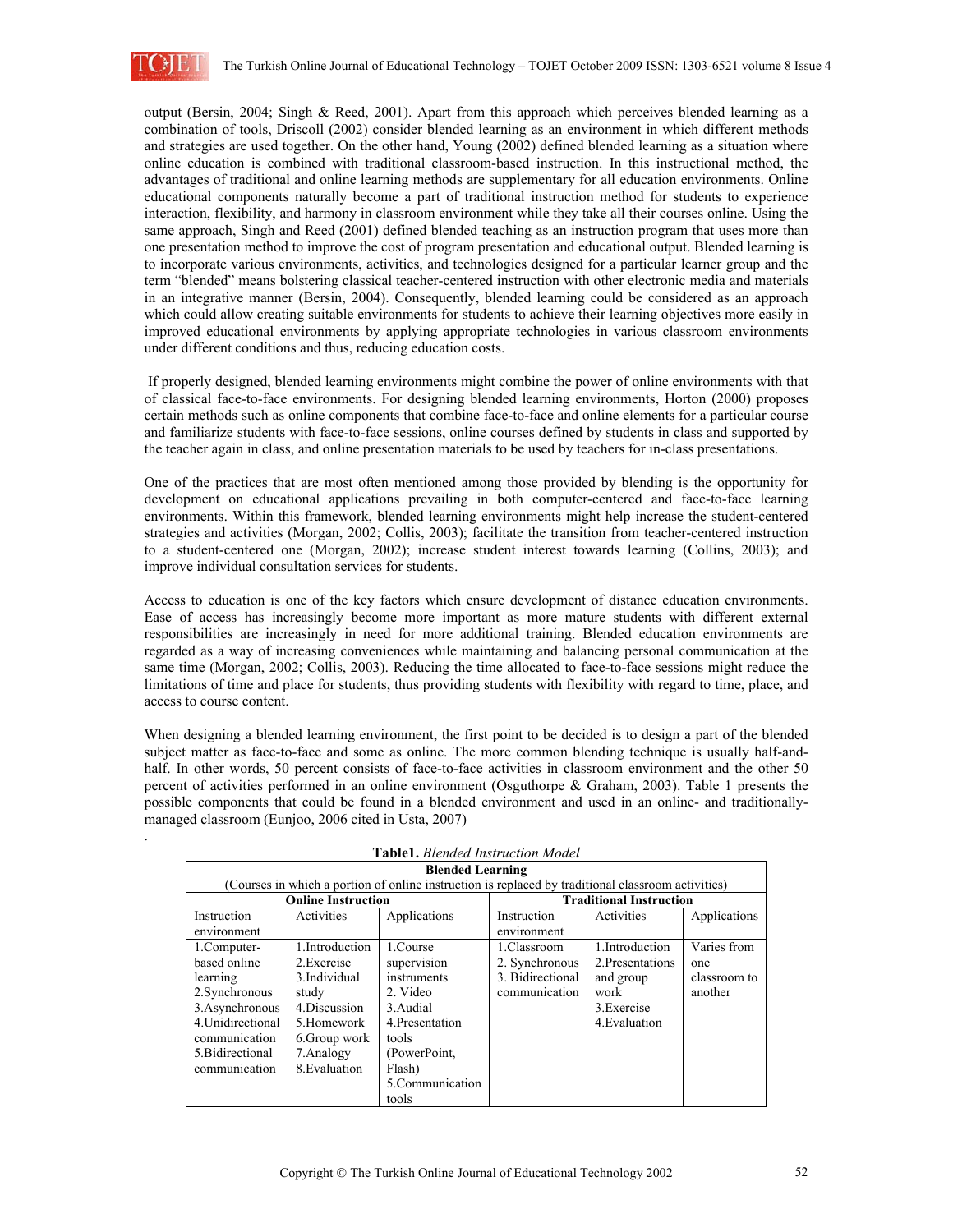

Online blended learning is one of the best practices in a technology-based classroom (Usta, 2007). As a reason for a teacher to prefer a blended instruction environment, Osguthorpe and Graham (2003) point out to some considerations such as educational richness, access to information, social communication, individual activity, cost-effectiveness, and easy correction. Online communication media such as discussion forums, virtual classroom environments, listserv, and blogs could assist individual and group activities in synchronous and asynchronous learning. These media also assist various instructional approaches and learning models such as problem-based learning and cooperative learning, which allows students to work together irrespective of the number of group members (Slavin, 1987). Rossett and Frazee (2003) suggest that instruction tools and planning approaches are crucial components for a successful blending, and that all components of the instruction method can be appropriately combined. A blended model usually includes certain educational components. However, teachers have a wide range of options for blending and they are not only limited to the applications and activities previously known and used. Education might be a combination of formal and informal approaches, technologyand human-based activities, independent and enjoyable activities or direct and exploratory materials.

Schools of the information age are environments that train creative and critically thinking individuals who produce information and have access to the needed information; actively employ and spread information; and actively use information technologies (Balay, 2004). Within this framework, it is an anticipated outcome that the methods and technologies employed in the schools of the information age positively contribute to students' critical thinking dispositions and levels (Branch, 2000). Facione defines critical thinking as the process of purposeful, self-regulatory judgment which results in interpretation, analysis, evaluation, and inference, as well as explanation of the evidential, conceptual, methodological, criteriological, or contextual considerations upon which that judgment is based (Özdemir, 2005). On the other hand, although critical thinking is defined as an individual's ability to think openly, independently, and rationally, emphasis is made on the fact that the concept does not denote debate and constant negative criticism (Külahçı 1995). It is argued that various education stages include some course content that could only be learned through thinking and without intellectual processes, students will end up in attempting to memorize most information (Paul & Elder, 2001). Nevertheless, students are expected to analyze any presented information, or know how to use it (Brad, 1994). In this context, increased academic achievement is a natural outcome of making critical thinking education a part of educational processes (Elias & Kress, 1994). Yet, individuals cannot improve their critical thinking levels on their own. Currently, it is largely a responsibility of schools to help individuals acquire the skills of critical thinking and information analysis (Kökdemir, 2003).

Geography course has a distinct position for its possible contributions to critical thinking skills. As a discipline analyzing and synthesizing the information collected in the context of human-natural environment interaction, geography requires students to structure the acquired information by questioning it using these criteria at all stages. Thus, they improve their critical thinking skills through a questioning and synthesizing approach.

Schools of the information age are also expected to develop positive student attitudes both toward academic and social issues. To develop positive student attitudes towards geography course, teachers need to have positive attitudes and a sound information background, and to use technology along with modern instruction methods (Tekinarslan, 2006). Given the learning-instruction processes and their effectiveness, it is important to know about the affective characteristics of students such as their interest and attitude towards information technologies and academic subjects (Petty & Cacioppo, 1996).

In the context of the above explanations, the use of blended learning model in geography courses with dimensions such as human, environment, and human-environment interaction is expected to improve students' academic achievement in geography courses, to develop positive attitudes among them towards technology and geography course, and to positively contribute to their critical thinking dispositions and levels. Drawing upon this proposition, the present study attempted – as its problematic – to determine how blended learning model affects student attitudes towards geography course and their critical thinking dispositions and levels.

### **Research Questions**

The present study aims to determine the impact of blended learning model on student attitudes towards Geography course and their critical thinking dispositions and skills. Thus, it sought answers to the following questions:

1. Does blended learning change student attitudes towards Geography course?

2. Does blended learning change students' critical thinking dispositions and levels?

3. What is the relationship between students' critical thinking dispositions and levels and their attitudes towards Geography course?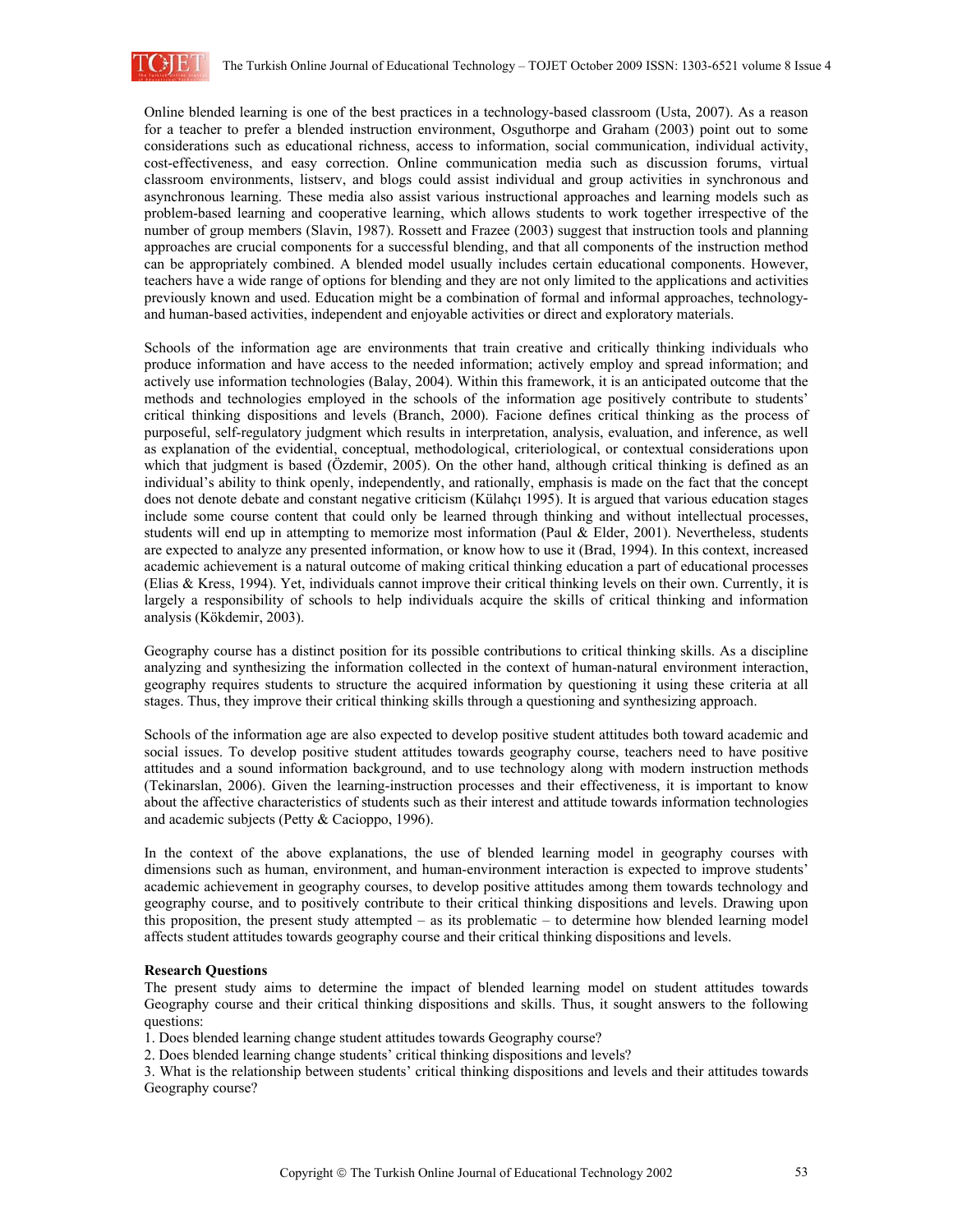

# **METHODS**

An experimental pattern with pretest-posttest control group was used in the study. The study group consists of a total of 57 students – 28 in the experiment group and 29 in the control group – randomly selected from among the students studying in the Equally Weighted field at Kırşehir High School.

## **Procedures**

The following steps were pursued throughout the experimental operation:

1. The experiment and control groups were randomly assigned. Thus, Class 10TM-G was selected as the experiment group, and Class 10 TM-H as the control group. Class size was taken into consideration in selecting the groups, while student success rates for the previous years and individual differences were neglected.

2. A presentation on "Blended Learning" was presented to the students on March 25, 2008. The students in the experiment group were informed about the way this instruction method would be used, as well as about the characteristics of the instruction process.

3. Both groups were administered the critical thinking and attitude pretests in order to determine whether the experiment and control groups were equivalent in terms of research variables and preliminary information.

4. The research application was carried out four hours a week in a four-week period between April 1, 2008 and April 30, 2008.

5. On May 6, 2008, one week after the application ended, the attitude scale and the critical thinking disposition inventory administered to the students before were re-administered as the posttest.

The following four-week program was administered on the experiment and control groups (Table2):

| Date           | Application                                                                                                                                                                            |                                                                                                                                                                                                 |
|----------------|----------------------------------------------------------------------------------------------------------------------------------------------------------------------------------------|-------------------------------------------------------------------------------------------------------------------------------------------------------------------------------------------------|
|                | <b>Experiment Group</b>                                                                                                                                                                | <b>Control Group</b>                                                                                                                                                                            |
| March 25, 2008 | Presentation on "Blended Learning"                                                                                                                                                     |                                                                                                                                                                                                 |
| April 1, 2008  | Administering the pretest on critical thinking dispositions and levels and the attitudes towards<br>geography                                                                          |                                                                                                                                                                                                 |
| April 8, 2008  | Using the website designed in accordance with the Blended<br>Learning Model, the geographical subject of soil, soil formation,<br>and the factors affecting soil formation was treated | Using the<br>classical methods<br>(lecturing,<br>questions<br>and<br>answers), the geographical subject<br>of soil, soil formation, and the<br>factors affecting soil formation<br>was treated. |
| April 15, 2008 | The subject of soil types and the factors affecting them was treated<br>using the planned method for the experiment group.                                                             | The subject of soil types and the<br>factors affecting them was treated<br>using the planned method for the<br>control group.                                                                   |
| April 22, 2008 | The subject of vegetation cover and the factors affecting their<br>development was treated using the planned method for the<br>experiment group.                                       | The subject of vegetation cover<br>and the factors affecting their<br>development was treated.                                                                                                  |
| April 29, 2008 | The subject of chief plant formations and their distribution on the<br>Earth was treated according to the Blended Learning Model.                                                      | subject of chief plant<br>The<br>formations and their distribution<br>on the Earth was treated using the<br>classical methods.                                                                  |
| May 6, 2008    | Administering the pretest on critical thinking dispositions and levels and the attitudes towards<br>geography                                                                          |                                                                                                                                                                                                 |

**Table 2.** *Four-week program was administered on the experiment and control groups* 

Within this framework, the following procedures were performed for the experiment and control groups:

# **a. Control Group**

The control group was taught the Soil and Plant Geography, two subjects from the unit on The Three Elements of Nature using the traditional method. The traditional method used for the control group generally consists of teacher-centered, face-to-face learning environments in which the methods of lecturing and questions-answers are employed.

# **b. Experiment Group**

In accordance with the online learning approach of the research, the experiment group was taught the subjects of the Soil and Plant Geography through a website with various visuals and animations specially designed for this purpose. The classes for the experiment group were held in a computer lab with one computer for each student. In this face-to-face learning process during the classes, the instructor introduced an outline of the subject and illustrated it with the visuals in the website.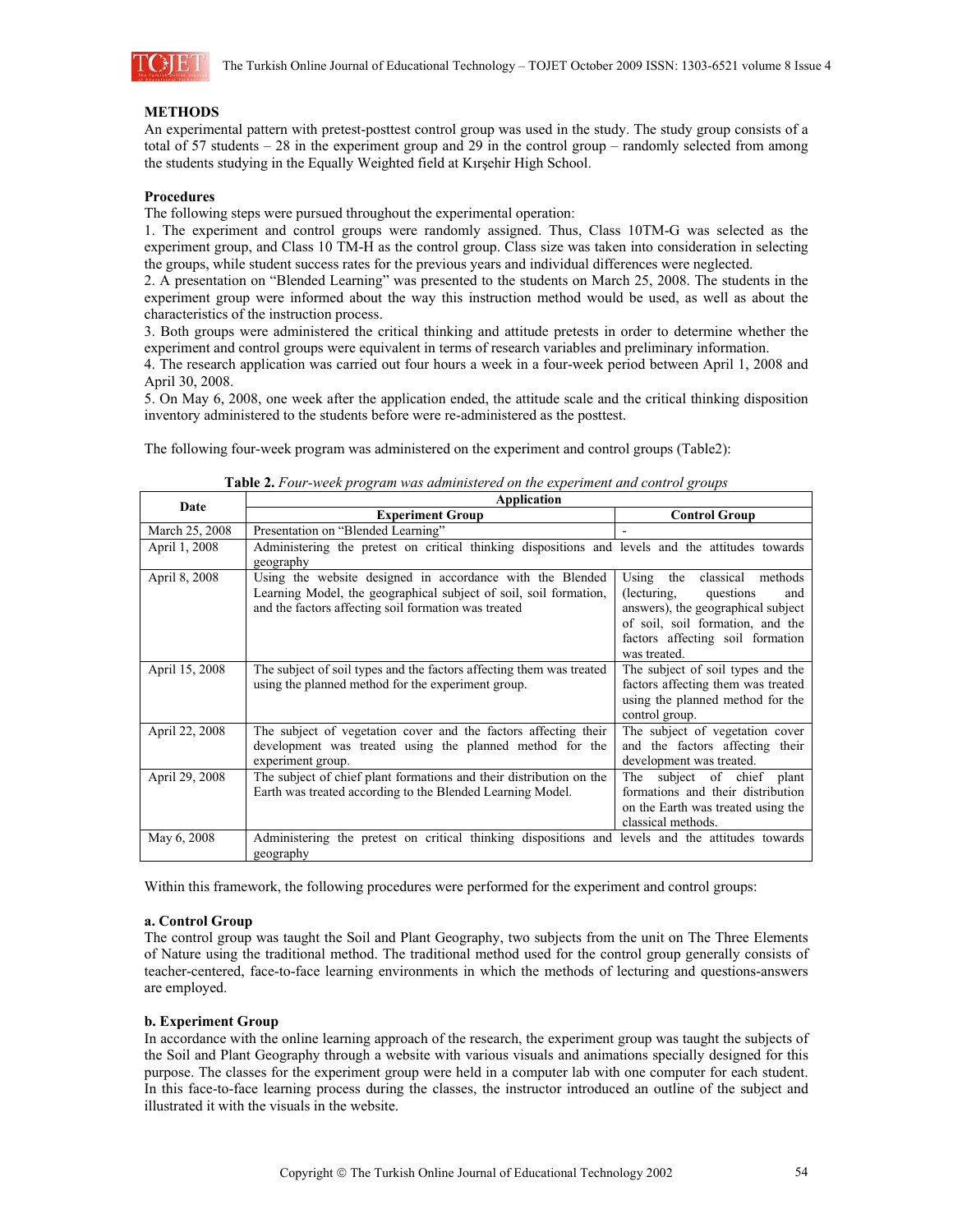

After the course subject was presented, the students were assigned to perform the activities on the website outside the classroom environment to provide them with further details about the course subject, as well as with further various examples through the website.

The students delivered their activity assignments to the instructor through e-mail. Furthermore, they could also communicate with the instructor through e-mail whenever they had questions about the subject or the assignments. These activity assignments delivered to the instructor through e-mails were then added into the observation files of each student to follow up their improvement. The blended instruction model used in the study is seen in Table 3.

| <b>Blended Learning</b>                                                                                                |                                                                                       |                                                                                                                                       |                                                                          |                                                |                                                     |
|------------------------------------------------------------------------------------------------------------------------|---------------------------------------------------------------------------------------|---------------------------------------------------------------------------------------------------------------------------------------|--------------------------------------------------------------------------|------------------------------------------------|-----------------------------------------------------|
| (A sample geography course in which traditional classroom activities are replaced with a part of online instruction)   |                                                                                       |                                                                                                                                       |                                                                          |                                                |                                                     |
| <b>Online Education Dimension</b>                                                                                      |                                                                                       |                                                                                                                                       |                                                                          | <b>Traditional Education Dimension</b>         |                                                     |
| Instruction environment                                                                                                | Activities                                                                            | Applications                                                                                                                          | Instruction                                                              | Activities                                     | Applications                                        |
|                                                                                                                        |                                                                                       |                                                                                                                                       | environment                                                              |                                                |                                                     |
| 1. Computer-based online learning<br>(Geography Website)<br>3. Asynchronous (e-mail)<br>5. Bidirectional communication | 1.Introduction<br>2.Individual<br>study<br>3. Homework<br>4. Analogy<br>5. Evaluation | 1. Course<br>supervision<br>instruments<br>2. Animations<br>3. Other visuals<br>(images, texts)<br>5. Communication<br>media (e-mail) | 1.Classroom<br>2. Synchronous<br>3. Course<br>supervision<br>instruments | 1.Introduction<br>3. Exercise<br>4. Evaluation | No in-class<br>applications<br>were carried<br>out. |

**Table3.** *Blended Education Model Designed for Geography Course*

General characteristics of the website used for the application are as follows:

1. Prior to the application, all students were given a username and a password to have access to the system. When they thus have access to the system using their usernames and passwords, they see a page with units, announcements, and activities, as seen in Figure 1. Currently, only the unit on "Natural Systems" is active on the page as the only unit included in the scope of the research.

The announcements section includes questions for students, activity assignments, and other announcements concerning the application.



**Figure 1:** Unit Introduction Page

2. Clicking on the unit on the screen shown in Figure 1, one sees the page presenting the subjects of the unit, which is displayed in Figure 2. As seen in Figure 2, the subjects of the unit are listed on the left hand side, and the titles are presented as a concept map, in which one can have access to any subject by clicking on the title.

As seen in Figure 3, textual information, images, and animations were designed for each concept in the concept map, which provides students with adequate examples about the subject. Moreover, the animations in the subject pages aimed to present step by step the concept formation stages and students were provided with the opportunity to repeat these animations as many times as they liked to. Some of these animations used on the website had been designed by the researchers, while some others had been taken from other websites.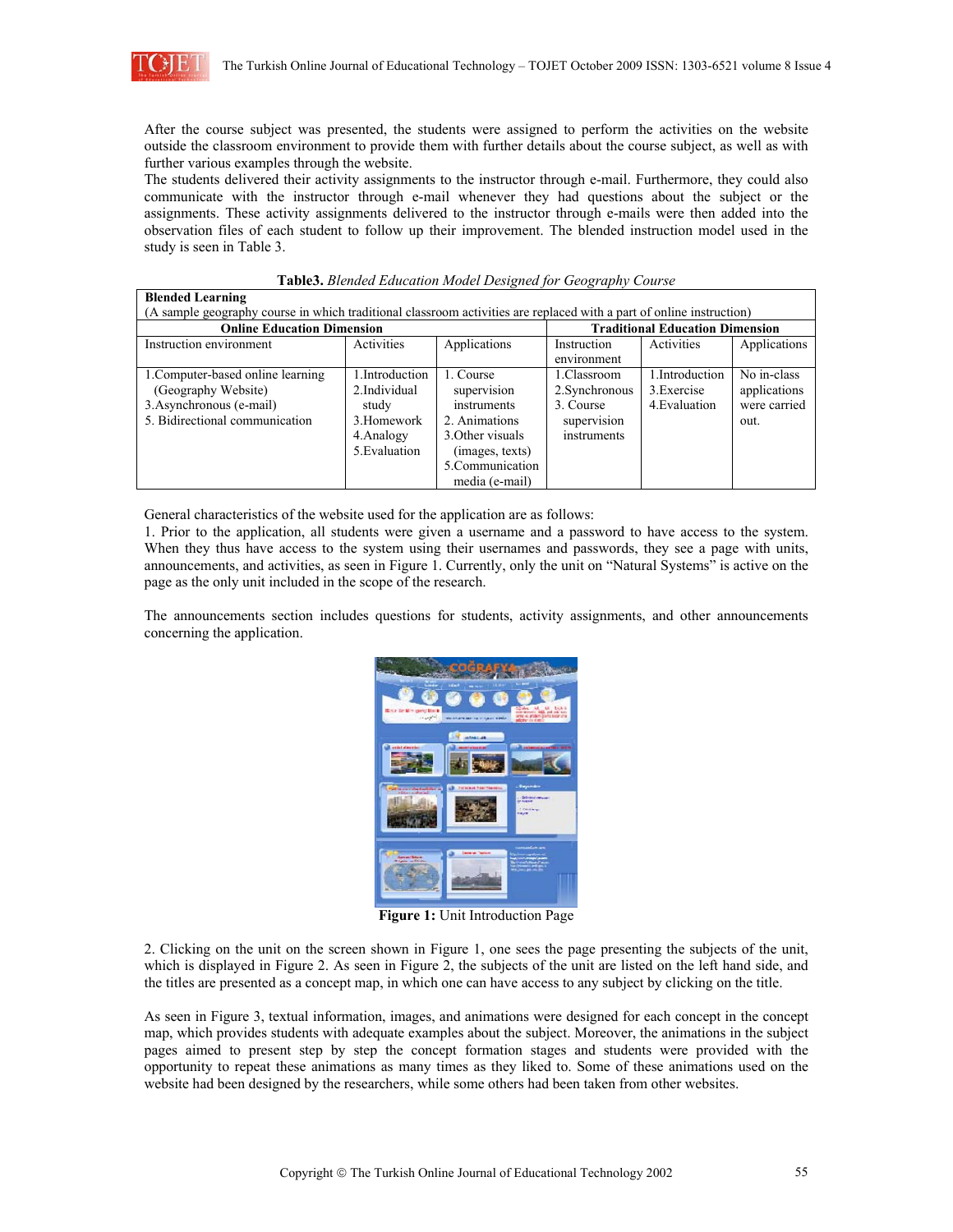

3. The student administration system working on the website background saved certain information about each student such as the login time to the system, login duration, and the subjects studied. This allowed the researchers to check this information throughout the application period and warn students whenever they felt the need to do so. Thus, they tried to make the students perform the required activities on the website outside the classroom.



**Figure 2:** Subject Selection Page **Figure 3:** Presentation Page



### **DATA COLLECTION**

#### **a. The Geography Attitude Scale**

The data concerning the attitude under study were obtained by administering the five-point Likert-type geography attitude scale developed by Demirkaya and Arıbaş (2004). The geography attitude scale consists of 30 items and has a reliability coefficient (Cronbach Alpha value) of 0.92. The odd numbered items in the geography attitude scale were designated as positive attitude items, while even-numbered items were designated as negative attitude items (Demirkaya & Arıbaş, 2004). The responses for each item used in the attitude scale were scored as "strongly agree=5", "agree=4", "undecided=3", "disagree=2", "strongly disagree=1". After the data entry, the scores in the negative items were changed into "strongly agree=1", "agree=2", "undecided=3", "disagree=4", "strongly disagree=5" and the arithmetic mean values were calculated in line with this scoring.

### **b. The Critical Thinking Disposition Inventory**

To measure the critical thinking disposition, the study uses the California Critical Thinking Disposition Inventory (CCTDI). This inventory was developed thanks to the Delphi project sponsored by the American Philosophical Association in 1990. Rather than measuring any particular skill, the CCTDI is intended to assess an individual's critical thinking disposition, or in broader terms, his/her critical thinking level. The total CCTDI score is also used to test the validity of training programs developed to improve critical thinking dispositions and/or skills (Kökdemir, 2003).

Originally written in English, the inventory was translated into Turkish and was subjected to the required validity and reliability analysis by Kökdemir (2003). For the new version of the inventory consisting of a total of six subscales and fifty-one items, the internal consistency coefficient (Cronbach alpha) was found to be 0.88. The total variance explained by the inventory is 36.13 %. The internal consistency coefficient (Cronbach alpha) for each subscale is as follows: 0.75 for Analyticity Subscale and Open-Mindedness Subscale; 0.78 for Inquisitiveness Subscale; 0.77 for Self-Confidence Subscale; 0.61 for Truth-Seeking Subscale, and 0.63 for Systematicity Subscale (Kökdemir, 2003).

Adding up the response scores on this six-point Likert-type critical thinking disposition inventory, the researcher calculated the raw scores for each subscale, and by dividing the raw scores by the number of questions and then multiplying the quotient by 10, converted them into a standard score ranging between 6 at the lowest and 60 at the highest. For all the subscales, the possible lowest and highest values are constant. Facione, Facione and Giancarlo (1998 cited in Kökdemir, 2003) suggest that individuals with scores lower than 40 for each subscale have low critical thinking disposition skills in the subscale in question, while a score higher than 50 indicates high critical thinking dispositions. Therefore, taking the CCTDI as a whole, it could be argued that individuals with a score lower than 240 (40 x 6) have in general low critical thinking dispositions, while those with scores higher than 300 (50 x 6) have high dispositions (Kökdemir, 2003). The sum of the correct responses obtained in the achievement pre- and post-tests, each consisting of 30 multiple choice questions with five options each, were multiplied by the coefficient 3.3, and the scores of each student were evaluated out of 100 points.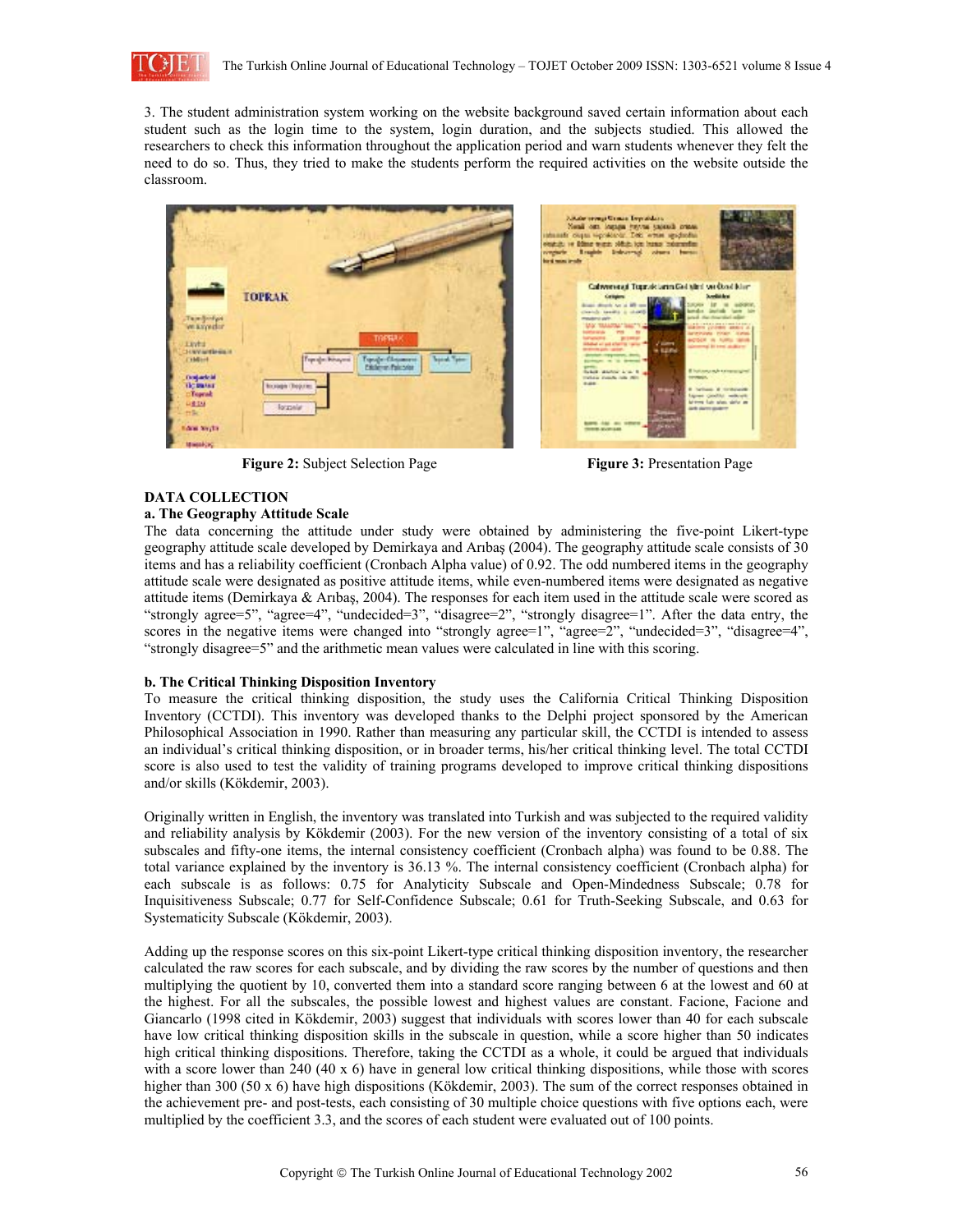

#### **Analysis**

The data collected using the scales were subjected to the percentage, arithmetic mean, t-test, Anova, Scheffé and Pearson correlation tests, and the findings were interpreted. For the differences and relationships, a significance level of p<0.05 was deemed as sufficient.

## **RESULTS**

# **1. Findings on Attitude**

#### **1.1. Equivalence of the Groups Prior to the Application**

Table 4 summarizes the findings on the equivalence between the experiment and control groups in terms of attitude scores prior to the application.

| <b>Table 4.</b> Equivalence between Attitude Scores of the Groups prior to the Application |  |  |  |  |
|--------------------------------------------------------------------------------------------|--|--|--|--|
| Variables                                                                                  |  |  |  |  |

|          | Variables               |    |        | sd    |          |    |       |
|----------|-------------------------|----|--------|-------|----------|----|-------|
| Attitude | <b>Experiment Group</b> | 29 | 103,79 | 14.08 | $-2,259$ | 55 | 0.072 |
|          | Control Group           | 28 | 111.28 | 10.78 |          |    |       |

An examination of the t test results in Table 4 reveals that there is not any significant difference between the groups in terms of their attitude scores  $(t_{(2.55)}=-2.259 \text{ p}>0.05)$ . This could be interpreted as indicating that the groups were equivalent in terms of their attitudes towards geography course prior to the application, or, to put it differently, that the experiment and control groups had similar attitudes towards the geography course.

### **1.2. The Impact of Blended Learning Model on Attitude**

Although the difference between the pretest attitude mean scores was found to be not significant, pretest-posttest attitude difference scores were calculated in order to check the effect of the obtained difference. Then, the significance between these difference scores was investigated using the one-way analysis of variance (ANOVA) for non-related measurements. Table 5 presents the pretest-posttest difference scores of the control and experiment groups.

| <b>Table 5.</b> The Pretest-Posttest Mean Attitude Difference Scores of the Groups |         |        |    |
|------------------------------------------------------------------------------------|---------|--------|----|
| <b>Groups</b>                                                                      |         | sd     |    |
| <b>Experiment Group</b>                                                            | 6.71    | 7.049  | 28 |
| Control Group                                                                      | $-2.76$ | 11.618 | 29 |

An examination of the pretest-posttest mean attitude difference scores of the groups in Table 5 reveals the following results: The experiment group is  $\overline{X}$  = 6.71, while the control group is  $\overline{X}$  =-2.76, indicating a higher mean difference score for the experiment group. Furthermore, following the application there was a negative change in the attitudes of control group students – who were administered the traditional method – towards geography course. A variance analysis was conducted to determine whether this observed difference was significant, and the results are presented in Table 6.

|                | <b>Sum of Squares</b> | df | <b>Mean Square</b> |        | P     |
|----------------|-----------------------|----|--------------------|--------|-------|
| Between Groups | 1278,344              |    | 1278,344           | 13.729 | 0.000 |
| Within Groups  | 5121,025              | 55 | 93,110             |        |       |
| Total          | 6399,368              | 56 |                    |        |       |
| $(p2=0,199)$   |                       |    |                    |        |       |

**Table 6.** *The Variance Analysis of the Pretest-Posttest Attitude Difference Scores of the Groups*

An examination of the results of the one-way analysis of variance in Table 6 demonstrates a significant difference in terms of pretest-posttest attitude difference scores in favor of the experiment group  $[F(1-55)]=13.729$ , p<0.01]. This finding indicates that when compared to the traditional instruction method, the blended learning model contributes more to student attitudes towards geography course.

According to the results of the variance analysis, the factor's (inter-group) rate of explanation for the total variance in the dependent variable was calculated as  $\eta^2$ =0.199. This finding suggests that the 19% of the total variance in the difference scores of students' learning levels stems from the experimental application.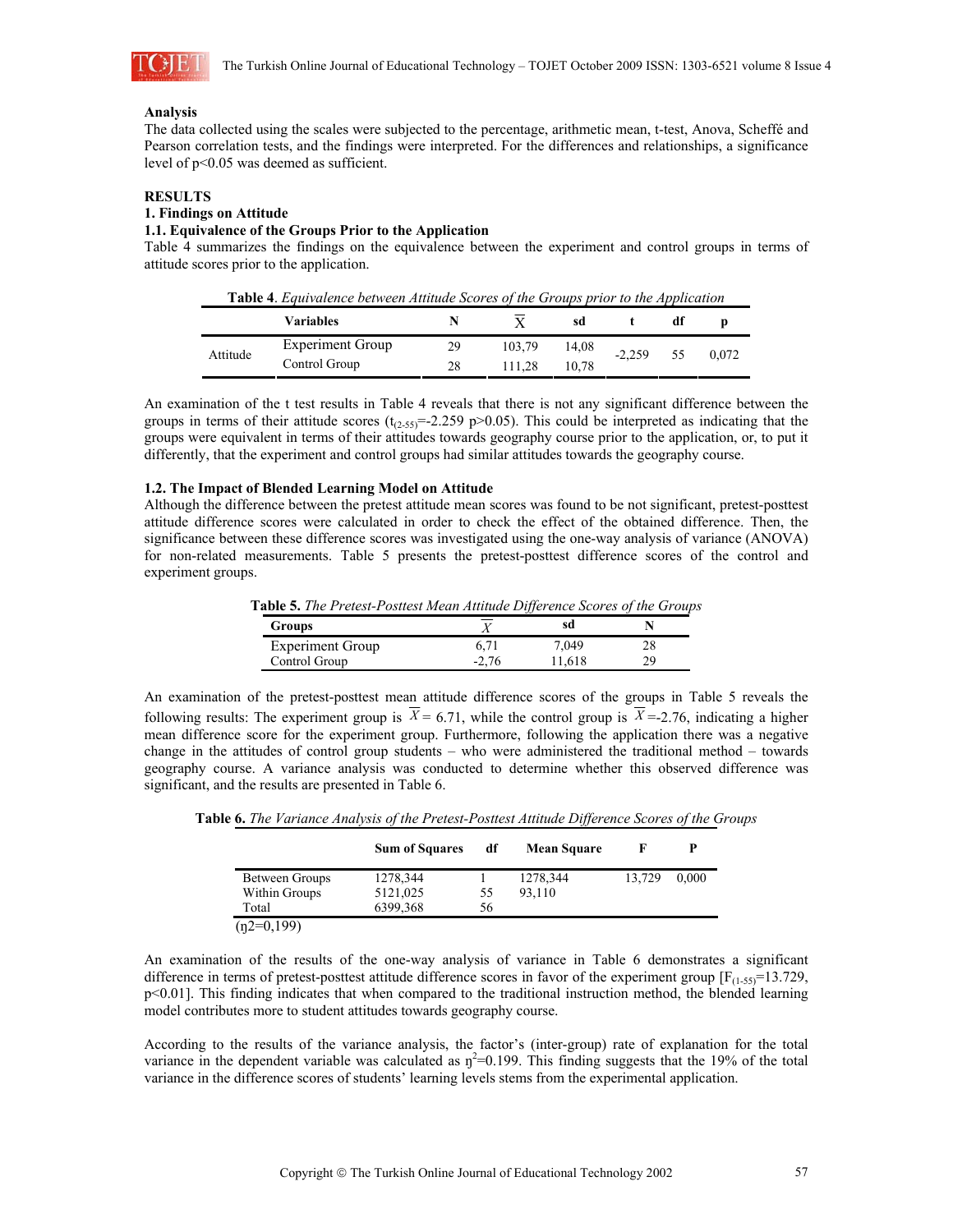

### **2. Findings on Critical Thinking Dispositions and Levels**

# **2.1. Equivalence of the Groups Prior to the Application**

Table 7 summarizes the critical thinking disposition and level pretest scores of the control and experiment group students.

| ana <i>Experiment</i> or <i>oup</i> biaachis |                      |               |          |         |         |         |  |  |
|----------------------------------------------|----------------------|---------------|----------|---------|---------|---------|--|--|
|                                              | Control Group (N=29) |               |          |         |         |         |  |  |
|                                              | Low-                 | Middle-       | High-    | Low-    | Middle- | High-   |  |  |
| <b>Subscales</b>                             | Scoring              | Scoring       | Scoring  | Scoring | Scoring | Scoring |  |  |
|                                              | Group                | Group         | Group    | Group   | Group   | Group   |  |  |
|                                              | $\frac{9}{0}$        | $\frac{6}{2}$ | $(\%)$   | $(\%)$  | $(\%)$  | $(\%)$  |  |  |
| Analyticity                                  | 3,6                  | 46,4          | 50,0     | 10,3    | 65.5    | 24,1    |  |  |
| Open-Mindedness                              | 25,0                 | 71,4          | 3,6      | 44,8    | 51,7    | 3,4     |  |  |
| Inquisitiveness                              | 32,1                 | 53,6          | 14,3     | 41,4    | 48.3    | 10,3    |  |  |
| Self-Confidence                              | 78,6                 | 17.9          | 3.6      | 55,2    | 37.9    | 6,9     |  |  |
| Truth-Seeking                                | 57,1                 | 42.9          | $\theta$ | 51,7    | 44,8    | 3,4     |  |  |
| Systematicity                                | 53,6                 | 39.3          | 7,1      | 62,1    | 27,6    | 10,3    |  |  |
| Total                                        | 35,7                 | 64,3          | $\theta$ | 44,8    | 51,7    | 3,4     |  |  |

| <b>Table 7.</b> The Critical Thinking Disposition and Level Pretest Scores of the Control |
|-------------------------------------------------------------------------------------------|
| and Experiment Group Students                                                             |

As seen in Table 7 which presents the critical thinking subscales of both the control and experiment group students, the subscale with the highest high-scoring group percentage is analyticity (50.0% for the experiment group; 24.1% for the control group), which refers to being alert to potential problem areas and the use of reasoning and objective evidence even in the face of difficult problems (Kökdemir, 2003). On the other hand, the lowest one is truth-seeking for the experiment group (0%), which refers to the tendency to take into account the alternatives or differing opinions (Kökdemir, 2003); and truth-seeking and open-mindedness for the control group, which refers to tolerance to divergent views and self-monitoring for possible errors (3.4% for both) (Kökdemir, 2003).

An examination of total critical thinking scores reveals that the high-scoring group percentage of the experiment group is 0%, and the high-scoring group percentage of the control group is 3.4%. On the other hand, the middlescoring students make 64.3% of the experiment group and 51.7% of the control group. These findings suggest that both groups have medium levels of critical thinking dispositions and levels.

Table 8 summarizes the change in critical thinking dispositions and levels of the experiment and control group students pertaining to the pretest.

| and Control Groups according to the Fretest |                                                     |     |               |    |  |  |       |
|---------------------------------------------|-----------------------------------------------------|-----|---------------|----|--|--|-------|
| <b>Variables</b>                            |                                                     | N = |               | sd |  |  |       |
| Critical Thinking                           | Experiment Group 28 248,71 20,336 0,339 55 $0^{-7}$ |     |               |    |  |  | 0,736 |
| Dispositions and Levels Control Group       |                                                     | 29  | 246,83 21,630 |    |  |  |       |

**Table 8.** *Changes in Critical Thinking Dispositions and Levels of the Experiment and Control Groups according to the Pretest*

An examination of Table 8 reveals that the experiment group students have slightly higher critical thinking dispositions and levels when compared to the control group students. However, the same table also demonstrates that there is not a significant difference between the total critical thinking scores of the experiment and control group students  $(t_{(2-55)}=0.339 \text{ p}>0.05)$ . This could be interpreted as indicating that the groups were equivalent to each other before the application, or, in other words, that the experiment and control groups had similar critical thinking dispositions and levels.

# **2.2. The Impact of Blended Learning Model on the Improvement of Critical Thinking Dispositions and Levels**

Although there is not a significant difference between the pretest mean scores, the pretest-posttest difference scores were calculated in order to check the effect of the obtained difference. Then, the significance between these difference scores was investigated using the one-way analysis of variance (ANOVA) for non-related measurements. Table 9 presents the statistics on the pretest-posttest difference scores of the control and experiment groups.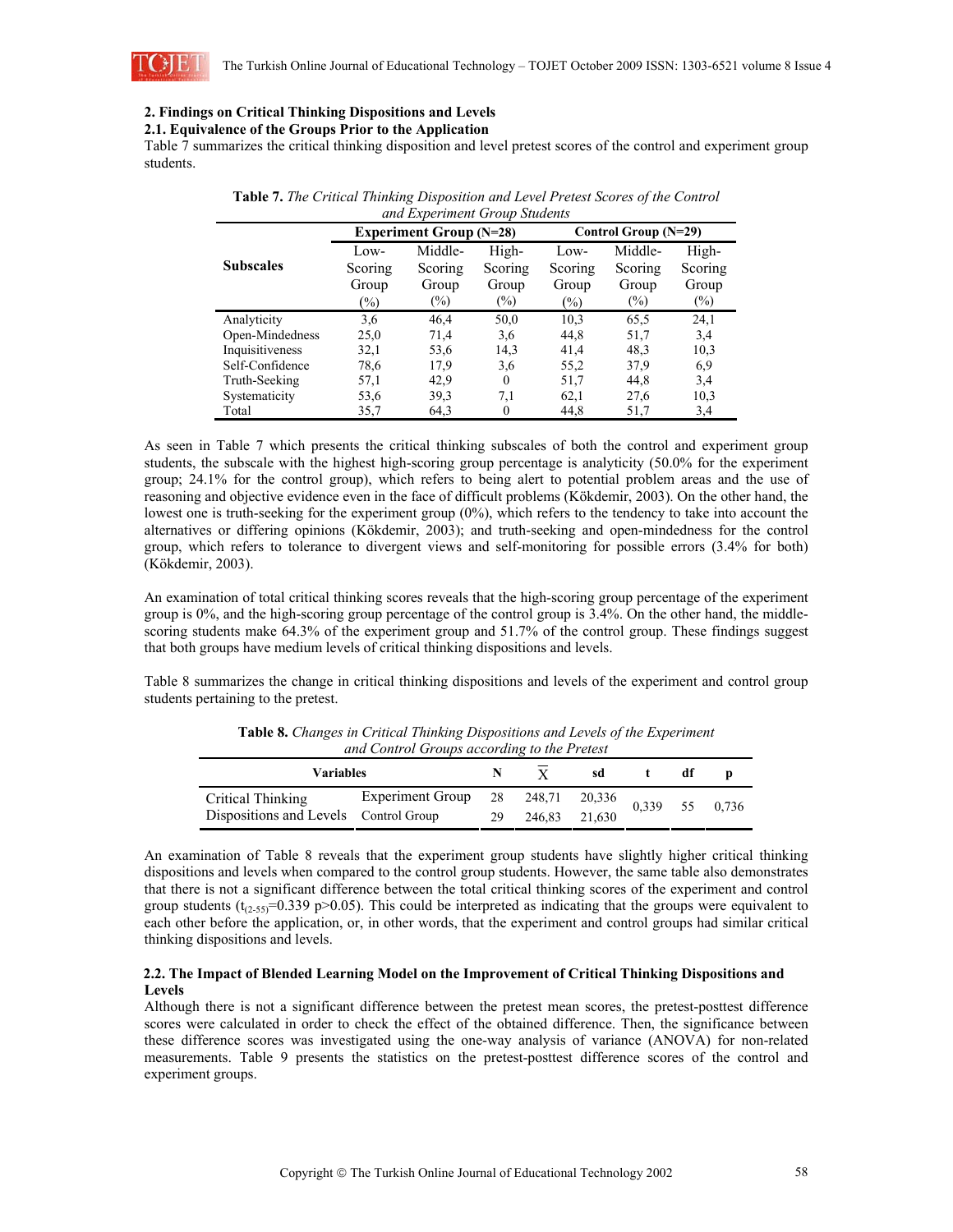

| Groups                  |       |        |  |
|-------------------------|-------|--------|--|
| <b>Experiment Group</b> | .8,07 | 14.912 |  |
| Control Group           | $-24$ | 22.808 |  |

**Table 9.** *The Pretest-Posttest Mean Critical Thinking Dispositions and Levels Difference Scores of Groups* 

An examination of the pretest-posttest mean difference scores in Table 9 demonstrates that the mean difference score pertaining to the critical thinking dispositions and levels is  $\overline{X}$  = 18.07 for the experiment group, and  $\overline{X}$  =5.24 for the control group, indicating a higher mean difference score for the experiment group. In order to determine whether this observed difference was a significant one, a variance analysis was performed for the pretest-posttest difference scores in the critical thinking dispositions and levels, and the results are presented in Table 10.

**Table 10.** *Variance Analysis of the Difference Scores of the Groups in the Pretest-Posttest Critical Thinking Dispositions and Levels*

|                | <b>Sum of Squares</b> | df | <b>Mean Square</b> |       |       |
|----------------|-----------------------|----|--------------------|-------|-------|
| Between Groups | 2344.973              |    | 2344.973           | 6.270 | 0,015 |
| Within Groups  | 20569,167             | 55 | 373,985            |       |       |
| Total          | 22914.140             | 56 |                    |       |       |

An examination of the one-way analysis of variance results in Table 10 demonstrates a significant inter-group difference in terms of their pretest-posttest difference scores in the critical thinking dispositions and levels in favor of the experiment group  $[F_{(1-55)}=6.270, p<0.05]$ . This finding could be interpreted as indicating that, when compared to an instruction performed using the traditional instruction method, the one using the blended learning model contributes more to student critical thinking dispositions and levels.

Table 11 summarizes the findings on the difference between the experiment and control groups in which of the sub-dimensions of the experiment and control groups.

|                 | <b>Variables</b>        | N                   | X       | sd    | t        | df | p     |
|-----------------|-------------------------|---------------------|---------|-------|----------|----|-------|
| Analyticity     | <b>Experiment Group</b> | 28                  | $-1,14$ | 3,960 | $-1,886$ |    | 0,065 |
|                 | Control Group           | 29                  | 0.93    | 4,325 |          |    |       |
| Open-Mindedness | <b>Experiment Group</b> | 28                  | 4,32    | 4,611 | 3,377    |    | 0.01  |
|                 | Control Group           | 29                  | $-0.31$ | 5,670 |          |    |       |
| Inquisitiveness | <b>Experiment Group</b> | 28                  | 1,04    | 5,783 | $-0.155$ |    | 0,878 |
|                 | Control Group           | 29                  | 1,31    | 7,479 |          | 55 |       |
| Self-Confidence | <b>Experiment Group</b> | 28                  | 04.93   | 9,341 | 1,443    |    | 0,155 |
|                 | Control Group           | 29                  | 1,59    | 8,118 |          |    |       |
| Truth-Seeking   | <b>Experiment Group</b> | 28                  | 5.61    | 7,927 | 2,329    |    | 0,024 |
|                 | Control Group           | 29                  | 0.79    | 7,678 |          |    |       |
| Systematicity   | <b>Experiment Group</b> | 28                  | 3,50    | 9,355 | 1,304    |    | 0,198 |
|                 | Control Group           | 6,756<br>29<br>0.69 |         |       |          |    |       |

**Table 11.** *Variance Analysis of the Pretest-Posttest Difference Scores of the Groups in terms of the Subdimensions of Critical Thinking Dispositions and Levels*

Examining Table 11, it could be observed that student critical thinking dispositions and levels significantly differ in favor of the experiment group at the sub-dimensions of open-mindedness  $(t<sub>(1-55)</sub>=3.377, p<0.01)$  and truthseeking ( $t_{(1.55)}$ =2.329, p<0.05). On the other hand, such difference between the control and experiment groups is not the case for other dub-dimensions. This finding could be interpreted as indicating that, when compared to an instruction performed using the traditional instruction method, the one using the blended learning model contributes more to student critical thinking dispositions and levels, particularly at the sub-dimensions of openmindedness and truth-seeking.

### **3. The Relationship between Attitude and Critical Thinking Dispositions and Levels**

Table 12 summarizes the findings on the relationship between the attitudes of experiment and control group student towards geography course and their critical thinking dispositions and levels.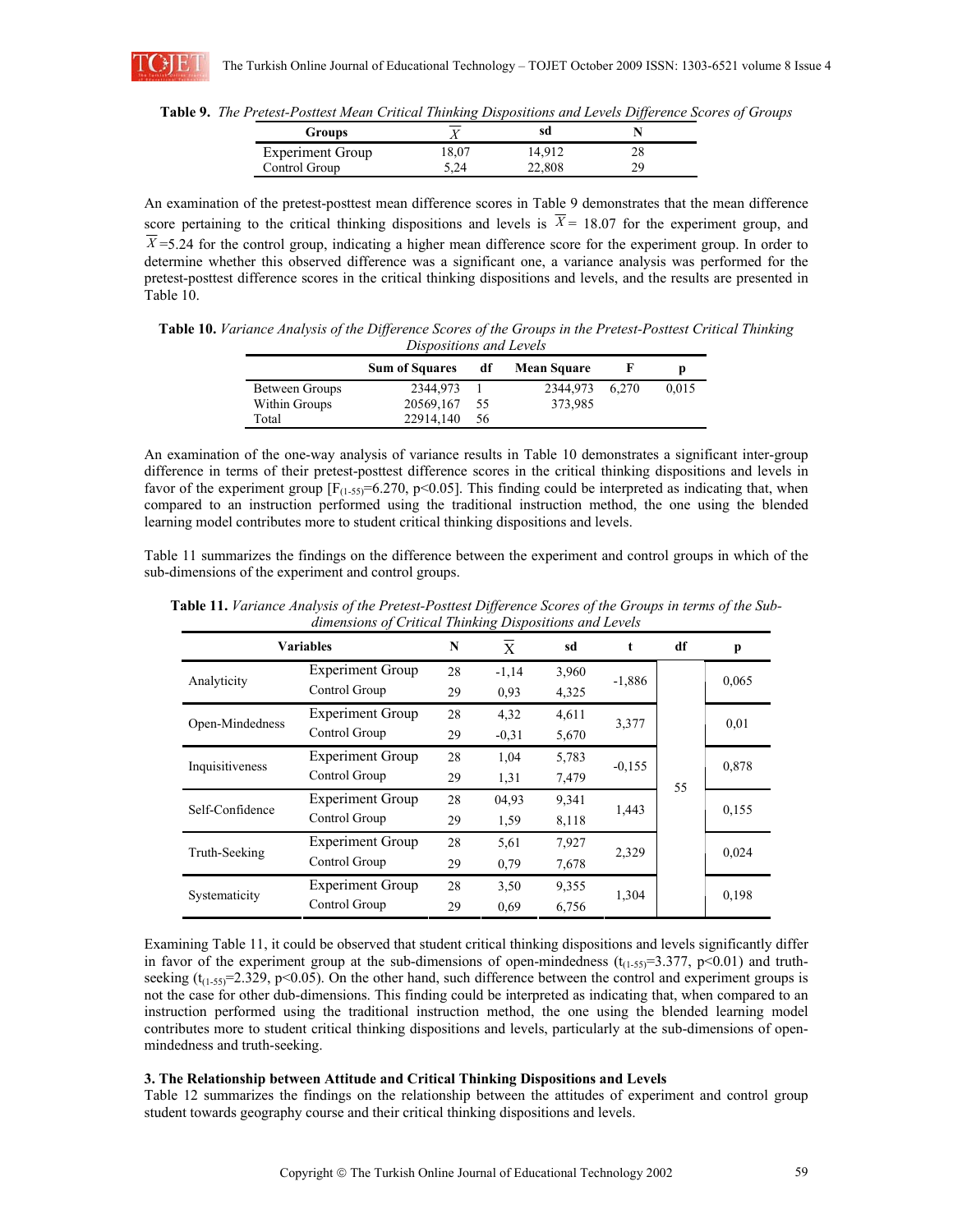

| <b>Variables</b>         |    | <b>Attitude</b> | <b>Critical Thinking</b> |
|--------------------------|----|-----------------|--------------------------|
|                          | r  |                 | 0,309                    |
| Attitude                 | р  |                 | 0,021                    |
|                          | df | 0               | 54                       |
|                          | R  | 0,309           |                          |
| <b>Critical Thinking</b> | P  | 0,021           |                          |
|                          | df | 54              |                          |

**Table 12.** *The Relationship between Attitude and Critical Thinking Dispositions and Levels* 

An examination of Table 12 reveals that, when the group variable is kept under control, there is a positively significant relationship between the pretest-posttest difference scores of student attitudes towards geography course and their pretest-posttest difference scores in critical thinking dispositions and levels ( $r=0.309$  p $<0.05$ ). This could be interpreted as indicating that, the more positive the student attitudes towards the geography course, the higher their critical thinking dispositions and attitudes.

### **CONCLUSION AND DISCUSSION**

The results of the study are discussed below:

**1.** Blended learning model contributes more to student attitudes towards geography course when compared to the traditional learning model. This finding is compatible with the literature: In a study examining attitude changes of adults towards an online course, Westbrook (1999) investigated attitude changes with regard to the use of technology in class, interaction, learning, time, and satisfaction. The participants of the study consisted of 22 graduate students enrolled in the online course titled "The Basics of Leadership" in a private university in the US. In the study, each student was administered the pretest and posttest measuring their attitudes toward education. The study demonstrated that a significant change took place in student attitudes towards their satisfaction levels in the online course. On the other hand, an examination of the time spent on course content revealed that the students spent significantly longer time for online courses when compared to the time spent for classical online courses. Furthermore, it was also stated that high participation obtained and the similarities in learning levels helped eliminate doubts whether online instruction offered an education that is as high-quality as face-to-face instruction.

Ersoy (2003) carried out a study with 65 undergraduate students enrolled in the course named "Programming Languages II" in the academic year 2002-2003 in order to demonstrate the contributions of web-based instruction to traditional face-to-face instruction. The course was taught using the traditional face-to-face instruction method and was supplemented by a web site. Three questionnaires were administered to the students to collect data to investigate the perceptions of students about web-based instruction, online cooperative learning, and web-based learning environment with regard to the online instructor. The results of the study revealed that students had positive perceptions about web-based instruction and online instructor, while they were uncertain about their perceptions about online cooperative learning.

Robison's (2004) study investigated the experiences of ten faculty members in designing and teaching blended learning courses at Brigham Young University. The results of the study revealed that the participant faculty members perceived three major benefits in the blended learning experience. First was the more effective use of class-room time; second was increased flexibility in meeting time constraints of both student and professor; and third was greater ability to meet the needs of individual students. Consequently, the study underlined the effectiveness of blended learning environments and recommended it to be used extensively in undergraduate courses.

A study by Ünsal (2007) which mainly aimed to compare the effectiveness of blended and face-to-face learning environments in terms of student achievement and motivation examined the course designed for the study with the dimensions of reaction, achievement and behavior assessment. In the study, both a web-based learning environment was designed in accordance with the blended learning approach, and a face-to-face learning environment was organized. Through this method, the study made a multidimensional evaluation of the effectiveness of the blended learning approach. The study was conducted on 22 control and 24 experiment group students enrolled in an undergraduate course called "Introduction to Computer Science-II." The results of the study revealed no significant difference between blended learning and face-to-face learning approaches in terms of academic achievement and motivation scores of students. However, a significant difference was detected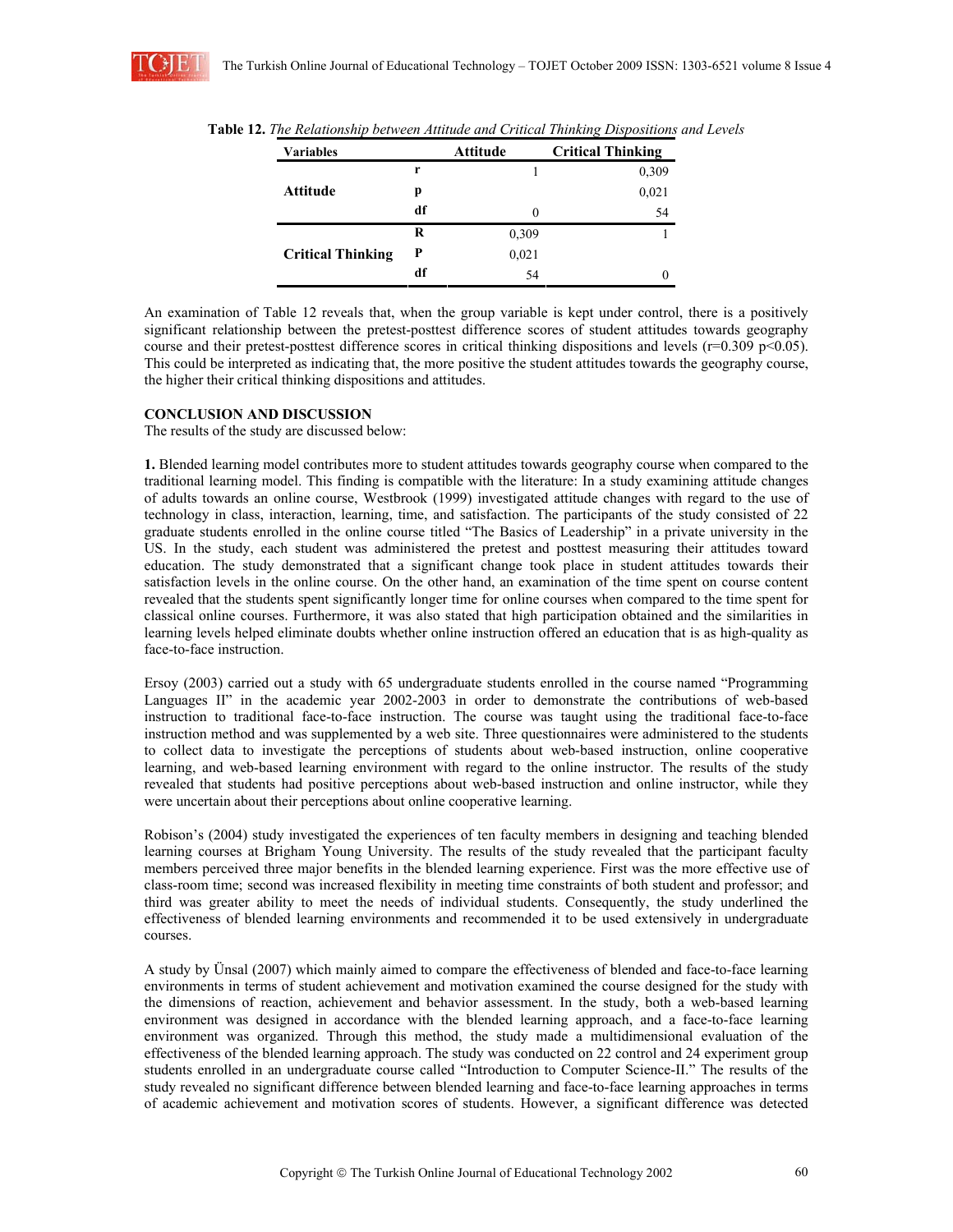

between blended learning and face-to-face learning approaches in terms of retention scores. On the other hand, the mean general achievement scores obtained in mid-term examinations by the students exposed to the blended learning approach significantly increased when compared to the mean scores of the students taught by face-toface instruction approach. Other results of the study demonstrated that web-supported learning environment plays a crucial role in areas such as access to information, progressing at one's own pace, enriched learning, and individual studies.

Examining the effect of web-based constructive approach on student achievement in a PhD thesis, Eşgi (2005) investigated the effects of various methods on student achievement and their views on various applications, which included a website designed according top the Cognitive Construction Approach in the light of specified design principles, as well as printed material and face-to-face instruction support. Consisting of a total of 55 students, the sampling of the study was divided into three groups. 18 students in the first group were taught only through website; 18 in the second group were provided with printed material along with the website; and 19 students in the third group were offered the website, printed material and face-to-face instruction support. In the application process, the data were collected through a student achievement test and an opinion survey. At the end of the study, the third group came the first, the second group the second, and first group the third in terms of achievement. It was found that web-based instruction was boring and decreased sociability for the students in the first and second groups, while it was just the opposite for those in the third group.

Usta (2007) conducted a study titled "The Impact of Blended Learning and Online Learning Environments on Academic Achievement and Satisfaction" on 73 students enrolled in the course on "Planning and Evaluation in Instruction." This study reported that blended learning contributed more to academic achievement and retention of information when compared to online learning; and that the experiment and control group students were satisfied with student-student interaction, student-instructor interaction, instructor support, course structure and institutional support in distance education.

To sum up, in their studies Westbrook (1999) and Ersoy (2003) state that online courses positively affect both student attitudes and instructor perceptions. On the other hand, studies by Usta (2007), Ünsal (2007) and Eşgi (2005) argue that blended learning approach contributed more to academic achievement than face-to-face approach. Furthermore, in a study, Robison (2004) underlined the effectiveness of blended learning environments and recommended it for extensive use in undergraduate courses. Consequently, given the positive contributions of the blended learning model to critical learning outputs such as attitude, satisfaction, academic achievement and retention of information, it is clear that certain measures should be taken for the extensive use of this learning model in the system of education.

**2.** Generally speaking, the students have medium critical thinking dispositions and levels. A literature review reveals some research findings suggesting that critical thinking has a linear effect on student's academic performance (Kaasboll, 1998; Kökdemir, 2003). Given the importance of critical thinking, medium critical thinking dispositions and levels should not be considered as sufficient for students.

Titiz (2001) highlights the fact that memorizing is the greatest problem of current systems of education. Similarly, Yıldız (2003) also state that memorizing is one of the important problems of Turkish education system. The results of a study conducted by Akbulut (1999) demonstrates that questions asked by teachers are largely at the knowledge level; while only to a small extent at the comprehension level and none at the application level and higher levels. As a result, students are expected to make a habit of taking what they read as unquestionable facts without any recourse to critical evaluation. It could be suggested that such habits undermine the power of critical thinking disposition. Consequently, such applications inhibiting the improvement of critical thinking dispositions and levels should be carefully revised. It is important that education programs should be properly updated and instructors should be informed about the importance of critical thinking and how to improve it.

**3.** When compared to the traditional instruction method, the blended learning model contributes more to critical thinking dispositions and levels of students. Examining the sub-dimensions of critical thinking, this contribution is manifested particularly at the sub-dimensions of open-mindedness and truth-seeking.

It is further emphasized that open-mindedness refers to tolerance to divergent views and self-monitoring for possible errors, and the basic idea behind this trait is an individual's consideration of not only his/her own opinions but also those of others while making a decision (Kökdemir, 2007). Moreover, truth-seeking refers to the tendency to take into account the alternatives or differing opinions, and individuals with high scores in this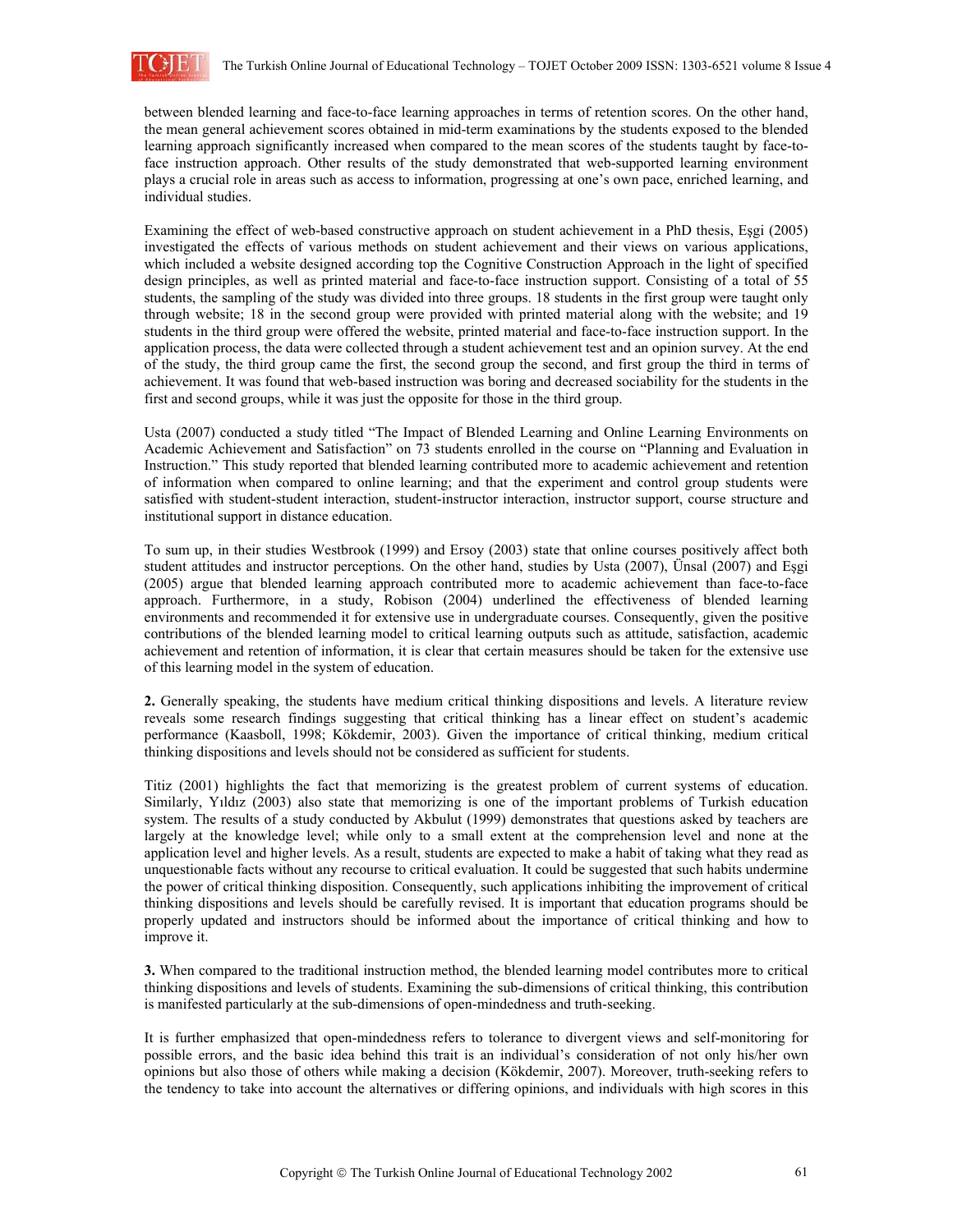

subscale are more likely to have higher skills of truth-seeking, question-asking and display more objective behaviors even in the face of new information inconsistent with his/her own views (Kökdemir, 2007).

The available literature suggests that blended learning requires students to have control on their own learning processes, and in turn improves their critical thinking and cooperative learning skills (Dziuban, Moskal & Hartman*.*, 2004). Similarly, with regard to online courses allowing students additional time for reflective thinking and processing information, Rovai and Jordan (2004) state those students can process information better in online learning environments where they would be forced to analyze themselves what they learn, instead of decisions and interpretations of others. The additional time created for processing information also contributes to critical thinking skills of students and helps them develop further insight into their responses (Rovai & Jordan, 2004). Furthermore, Garrison and Kanuka (2004) suggest that the high-quality interactive communication enjoyed in blended learning environments could facilitate critical thinking as well as high-level learning, and blended learning also improves the critical thinking skills of students since it promotes independence and internal control. In their study, Lynch and Dembo (2004) also stressed the importance of internal control and argued that critical thinking skills and cognitive and metacognitive learning strategies might be useful in improving internal control in students; and online learning environments could also make crucial contributions to improving internal control. Consequently, it could be suggested that blended learning model helps students improve their ability to control their own learning processes, and thus, add to their critical thinking dispositions and levels.

**4.** There is a positive correlation between student attitudes towards geography course and their critical thinking dispositions and levels. In other words, the more positive the student attitudes towards the geography course, the higher their critical thinking dispositions and attitudes. As a discipline analyzing and synthesizing the information collected in the context of human-natural environment interaction, geography requires students to structure the acquired information by questioning it using these criteria at all stages. Thus, they improve their critical thinking skills through a questioning and synthesizing approach. In this context, students with positive attitudes towards geography course are expected to have high critical thinking dispositions and levels.

#### **REFERENCES**

- Akbulut, T. (1999). İlköğretim Okullarında Görevli Öğretmenlerin Soru Sorma Becerilerinin Bazı Değişkenler Açısından İncelenmesi. Yayınlanmamış Yüksek Lisans Tezi. Adana: Çukurova Üniversitesi Sosyal Bilimler Enstitüsü Eğitim Bilimleri Anabilim Dalı.
- Balay, R. (2004). Küreselleşme, Bilgi Toplumu ve Eğitim. Ankara Üniversitesi Eğitim Bilimleri Fakültesi Dergisi, 37(2).
- Bersin, J. (2004). The Blended Learning Book. *Best Practices, Proven Methodologies, and Lesson Learned*. San Francisco: Pfeiffer.
- Brad, R. (1994). Eleştirel Düşünme Becerilerini Öğretme. (Çev: Güzin Büyükkurt). Eğitim ve Bilim, 18 (91).
- Branch, B. J. (2000). The Relationship among Critical Thinking, Clinical Decision Making, and Clinical Practice: A Comparative Study. PhD Thesis. University of Idaho.
- Collis, B. (2003). Course Redesign For Blended Learning: *Modern Optics for Technical Professionals*. International Journal of Continuing Engineering Education and Lifelong Learning*.* 13(1/2).
- Demirkaya, H. & Arıbaş, K. (2004). Sosyal Bilgiler Öğretmenliği Üçüncü Sınıf Öğrencilerinin Coğrafya Dersine Yönelik Tutumlarının Değerlendirilmesi. Selçuk Üniversitesi Sosyal bilimler Enstitüsü Dergisi. 12, 179- 187.
- Deniz, L. , (1994). Bilgisayar Tutum Ölçeğinin Geçerlik, Güvenirlik ve Norm Çalışması ve Örnek Bir Uygulama. Yayımlanmamış Doktora Tezi. İstanbul: Marmara Üniversitesi Sosyal Bilimler Enstitüsü.
- Driscoll, M. (2002). Blended Learning: *Let's Get Beyond the Hype (Brief Article).* E-learning. 54.
- Dziuban, C., Moskal, P. & Hartman, J. (2004). Higher Education, Blended Learning and the Generations: Knowledge is Power-No More. *Research Initiative for Teaching Effectiveness*. LIB 118.
- Elias, M.J. & Kress, J.S. (1994). Social Decision-Making and Life Skills Development: A Critical Thinking Approach to Health Promotion in the Middle School. Journal of School Health*.* 64(2), 62-66.
- Ersoy, H. (2003). Blending Online Instruction with Traditional Instruction in the Programming Language Course: A Case Study. Yayımlanmamış Yüksek Lisans Tezi. Ankara: ODTÜ Sosyal Bilimler Enstitüsü.
- Eşgi, N. (2005). Eğitimsel Web Tasarım İlkelerine Göre Şekillenen Web Temelli Bilişsel Yapıcı Yaklaşıma Destek Olarak Hazırlanan Basılı Materyal ve Yüzyüze Öğretimin Öğrenci Başarısına Etkisi. Yayınlanmamış Doktora Tezi. Ankara: Ankara Üniversitesi Eğitim Bilimleri Enstitüsü.